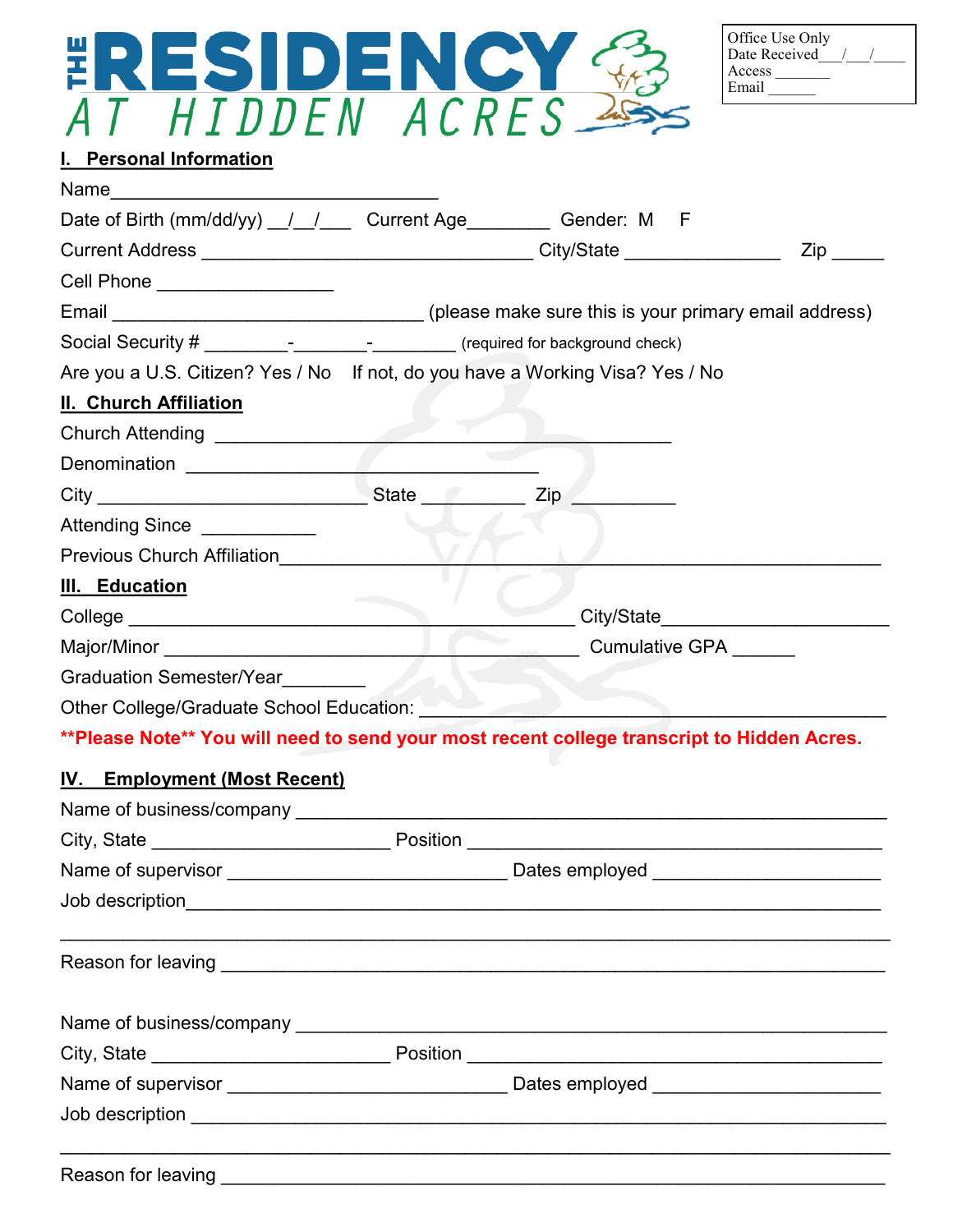### **V. Other Information**

| 1. Do you smoke?                                                                                                | Yes | No |
|-----------------------------------------------------------------------------------------------------------------|-----|----|
| 2. Do you drink alcoholic beverages? If so, how frequently?                                                     | Yes | No |
| 3. Do you use controlled substances (illegal or non-illegal)?                                                   | Yes | No |
| 4. Do you have any pending arrests or have you ever been convicted of a crime?                                  | Yes | No |
| 5. Have you ever been found guilty for any offense involving a minor child?                                     | Yes | No |
| 6. Are you, or have you ever, been placed on any registry for sex offenders?                                    | Yes | No |
| 7. Have you ever been denied the opportunity to work with children in any capacity?                             | Yes | No |
| 8. Have you ever been convicted of any crime related to the abuse or molestation<br>of children?                | Yes | No |
| 9. Have you ever been convicted of a felony or terminated from employment as a<br>result of workplace violence? | Yes | No |
| 10. Have you ever applied for a position at Hidden Acres before?                                                | Yes | No |
| 11. Have you ever worked at Hidden Acres before? Dates:                                                         | Yes | No |

*Applicants will need to be accepted as graduate students into either Anchor Christian University or Clarks Summit University in order to be considered for acceptance into The Residency. For more information on this application process, go to hacamps.org.*

| Which university do you plan to apply to? (circle one)<br><b>Anchor Christian</b> | <b>Clarks Summit</b> |    |
|-----------------------------------------------------------------------------------|----------------------|----|
| Have you submitted your application yet?                                          | Yes                  | No |
| VI. Camp Experience                                                               |                      |    |
| Have you ever been a camper at Hidden Acres? Yes No<br>If yes, when?              |                      |    |
| Have you been a camper at another camp? Yes No<br>If yes, which camp(s)?          |                      |    |
| Have you been on a camp staff before? Yes<br>No                                   |                      |    |
| If yes, which camp?                                                               |                      |    |
| Previous camp job responsibilities:                                               |                      |    |

 $\mathcal{L}_\mathcal{L} = \mathcal{L}_\mathcal{L} = \mathcal{L}_\mathcal{L} = \mathcal{L}_\mathcal{L} = \mathcal{L}_\mathcal{L} = \mathcal{L}_\mathcal{L} = \mathcal{L}_\mathcal{L} = \mathcal{L}_\mathcal{L} = \mathcal{L}_\mathcal{L} = \mathcal{L}_\mathcal{L} = \mathcal{L}_\mathcal{L} = \mathcal{L}_\mathcal{L} = \mathcal{L}_\mathcal{L} = \mathcal{L}_\mathcal{L} = \mathcal{L}_\mathcal{L} = \mathcal{L}_\mathcal{L} = \mathcal{L}_\mathcal{L}$ 

#### **VII. Skills Assessment**

*Certifications:* Fill in blank with date of expiration. Basic Water Safety\_\_\_\_\_\_\_\_\_\_\_\_\_\_\_\_ CPR\_\_\_\_\_\_\_\_\_\_\_\_\_\_\_\_\_\_\_\_\_\_\_ Camp Horsemanship Assoc. \_\_\_\_\_\_\_\_ Lifeguard\_\_\_\_\_\_\_\_\_\_\_\_\_\_\_\_\_\_\_ EMT EMT EMT First Aid\_\_\_\_\_\_\_\_\_\_\_\_\_\_\_\_\_\_\_\_\_\_\_\_\_ Nurse\_\_\_\_\_\_\_\_\_\_\_\_\_\_\_\_\_\_\_\_\_\_ Coaching\_\_\_\_\_\_\_\_\_\_\_\_\_\_\_\_\_\_\_\_\_\_\_\_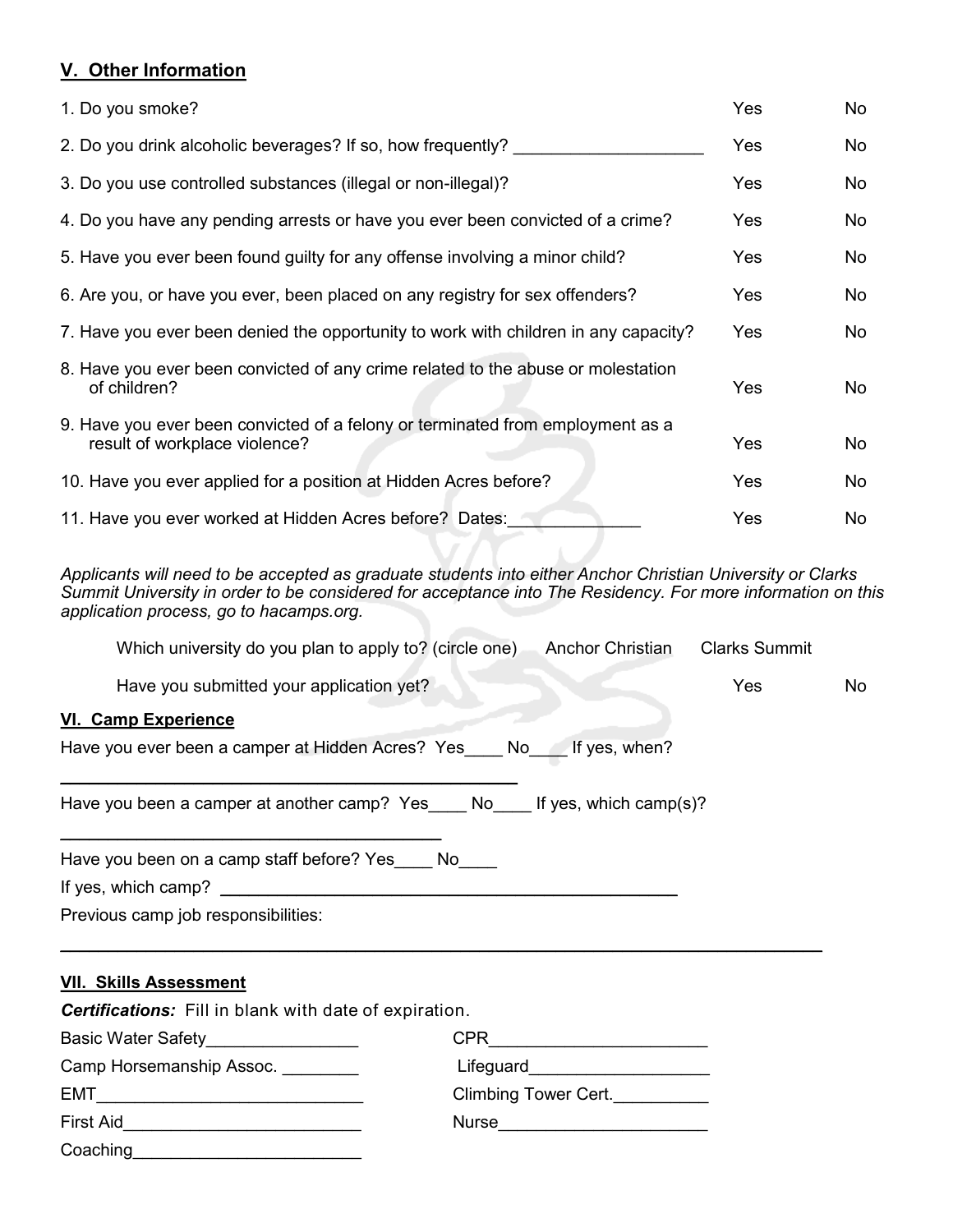#### **VIII. Maturity (Please type your responses on a separate sheet of paper.)**

- 1. How did you hear about The Residency?
- 2. Describe in your own words how one becomes a believer in Jesus Christ. When and how did that happen in your own life? *(Note: this question is also included in the Anchor Christian University application. You may wish to copy/paste your answer from one application into the other.)*
- 3. Why did you decide to apply for The Residency?
- 4. What do you anticipate will be your greatest challenge in participating in The Residency?
- 5. As of right now, what are your plans for after The Residency?
- 6. What's one thing you're passionate about? Why?
- 7. Describe your thoughts/opinions on:

-Homosexual Relationships / Marriage

-Premarital Sex

-Dating

- 8. Describe your experience in ministry. What's one element of your ministry experience you are proud of?
- 9. How have you grown in your spiritual walk over the past two years?

*One of the elements of The Residency program is a personalized ministry placement, where the resident will work for approximately 20 hours a week. The placement can be either at Hidden Acres in one of our departments or in a local Evangelical Free church. Residents will be equipped to lead in a setting that fits their gifts, passions, and future career goals.*

10. What would your ideal ministry placement look like? Why?

### **IX. References**

List referents whom you are sending forms to who are **not** related to you and have known you for at least six months.

\*\*Please Note\*\* You must send our **reference forms** to the persons listed below. The list below is for our office to know who will be submitting the forms on your behalf. Reference forms can be found on our website, hacamps.org.

| <b>Academic</b>            | <b>Work Performance</b>                                                                                                                                                                                                        |
|----------------------------|--------------------------------------------------------------------------------------------------------------------------------------------------------------------------------------------------------------------------------|
|                            | Name                                                                                                                                                                                                                           |
|                            | Phone experience and the state of the state of the state of the state of the state of the state of the state of the state of the state of the state of the state of the state of the state of the state of the state of the st |
|                            |                                                                                                                                                                                                                                |
|                            |                                                                                                                                                                                                                                |
| <b>Christian Character</b> | <b>Pastor/Spiritual Leader</b>                                                                                                                                                                                                 |
|                            |                                                                                                                                                                                                                                |
|                            |                                                                                                                                                                                                                                |